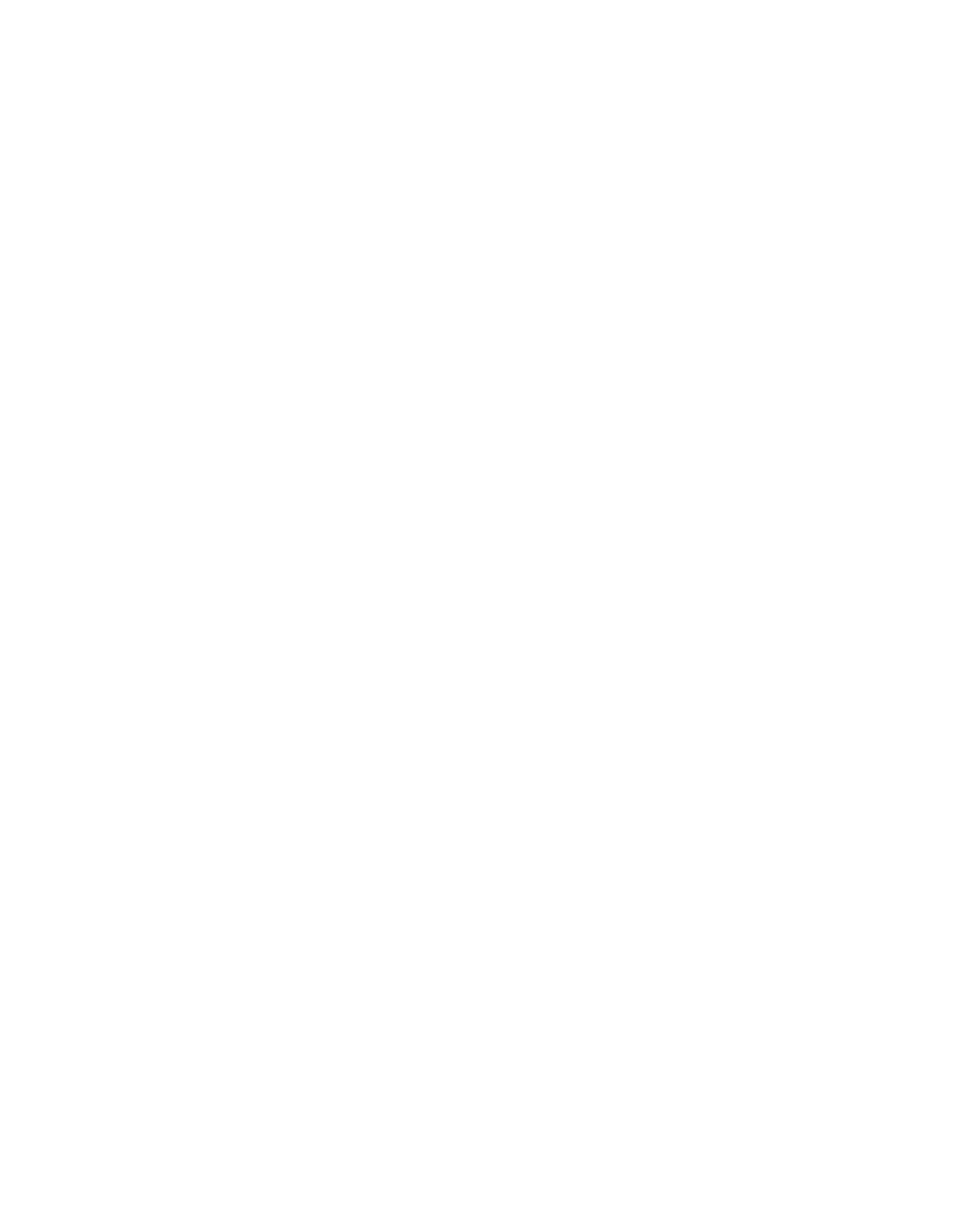# Jefferson Parish Library

### BOOKS BY MAIL APPLICATION

| Application (attached). | If you do not already have a library card, you will also need to complete and send a Library Card<br>I have a computer with Internet access and my e-mail address is: |                  |
|-------------------------|-----------------------------------------------------------------------------------------------------------------------------------------------------------------------|------------------|
|                         | I do not use a computer with Internet access.                                                                                                                         |                  |
|                         |                                                                                                                                                                       |                  |
| Please sign your name.  | APPLICANT'S SIGNATURE:                                                                                                                                                |                  |
|                         | *Your application <i>must</i> be signed by physician, nurse, or social worker.                                                                                        |                  |
|                         |                                                                                                                                                                       | (See back side.) |

**If you have questions***,* **please call (504) 849-8816 and ask for Lisa Ciravolo or e-mail her at lciravolo@jplibrary.net**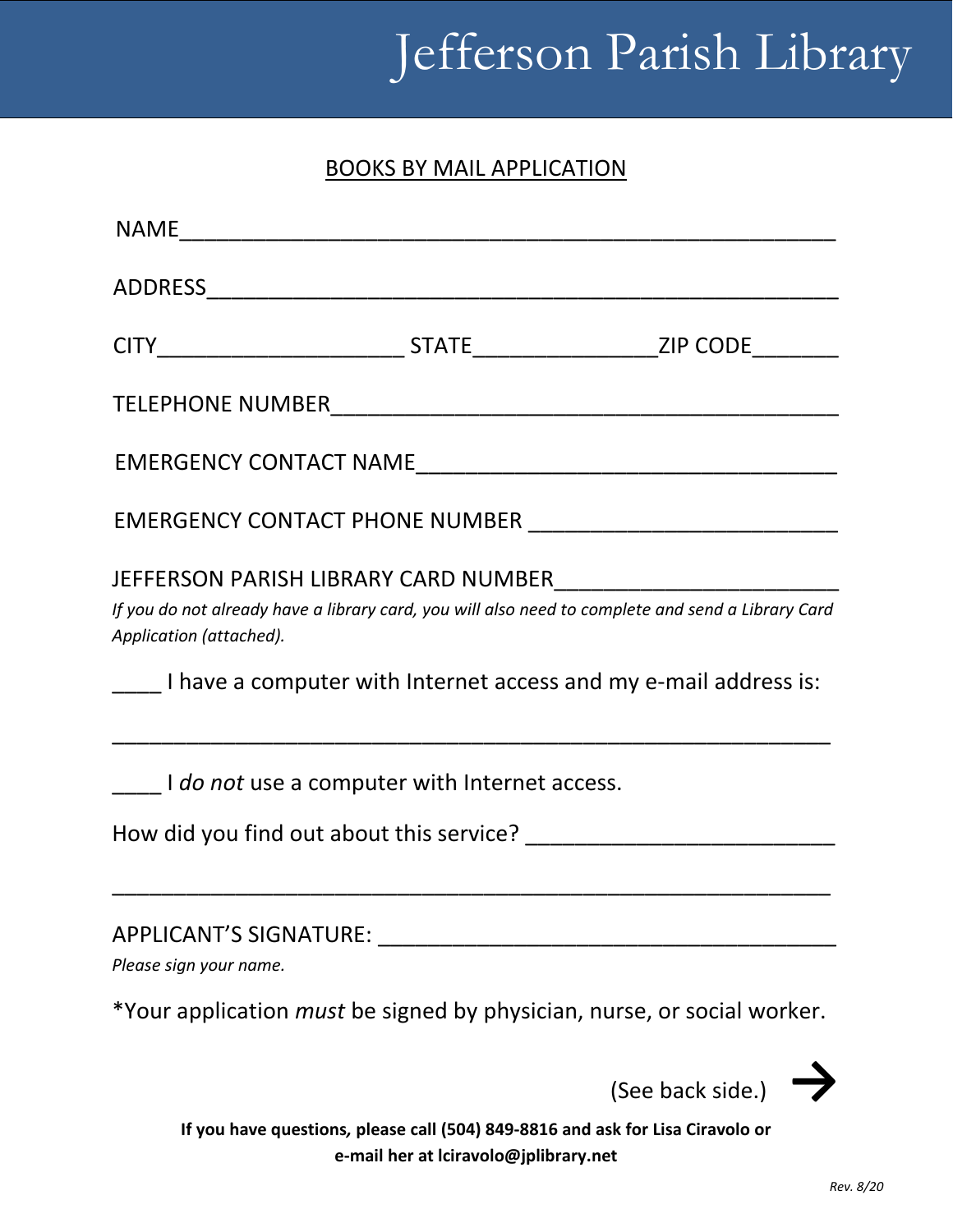## **CERTIFICATION**

| travel to the Library.           |  |  |
|----------------------------------|--|--|
|                                  |  |  |
|                                  |  |  |
| Certifier's name (please print)  |  |  |
|                                  |  |  |
|                                  |  |  |
| Affiliation                      |  |  |
|                                  |  |  |
|                                  |  |  |
|                                  |  |  |
|                                  |  |  |
|                                  |  |  |
|                                  |  |  |
| *Original signature is required. |  |  |
|                                  |  |  |
|                                  |  |  |
| <b>DATE</b>                      |  |  |

*NOTE: IF DISABILITY IS TEMPORARY, PLEASE INDICATE LENGTH\_\_\_\_\_\_\_\_\_\_\_\_\_\_\_\_\_\_\_\_\_\_\_\_\_*

**If you have questions***,* **please call (504) 849-8816 and ask for Lisa Ciravolo or e-mail her at lciravolo@jplibrary.net**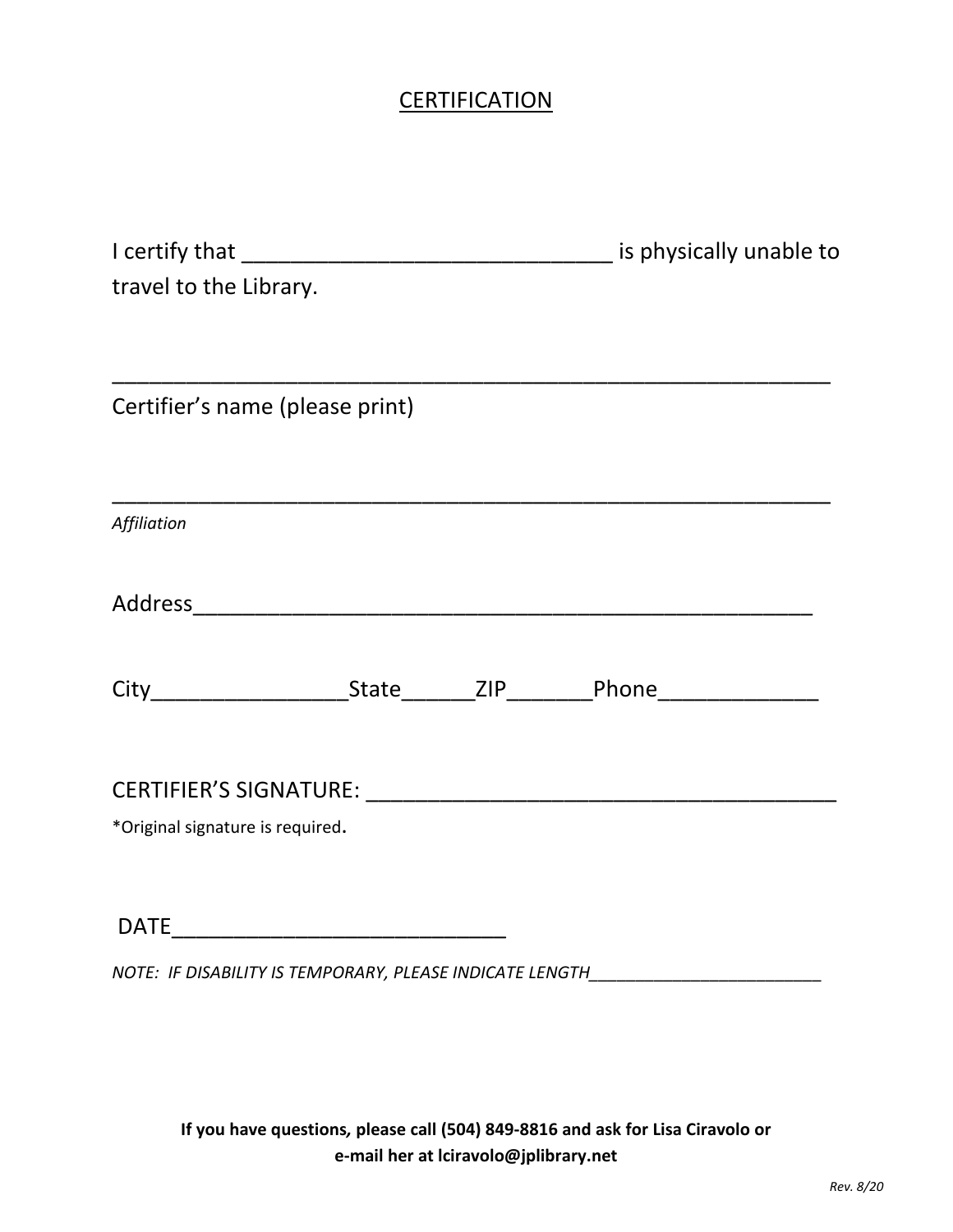# Jefferson Parish Library

BOOKS BY MAIL *READER PROFILE*

 $NAME$ Format: \_\_\_\_ Standard Print \_\_\_\_\_ \_\_\_\_\_\_\_\_\_\_\_\_\_\_\_\_\_ Books on CD \_\_\_ Large Print \_\_\_ Music on CD Land Cover **Example 2018** DVD's Paperback My age group: \_\_\_Under 12 \_\_\_12-18 \_\_\_Adult \_\_\_Senior Quantity of Items Preferred in Each Shipment: \_\_\_ Books \_\_\_ Audiobooks \_\_\_ DVDs Please choose one of the options below: Please select items for me from the categories I circled below.

Do NOT select items for me. Send only the titles I request.

### FICTION

Mysteries Suspense Fantasy Science Fiction Horror Adventure War Stories Animals Humor Romance Historical Fiction Westerns Short Stories Literary Classics Serious Fiction Ethnic Heritage

#### NON-FICTION

Psychology Occult Current Events Politics Business Art Disabilities Animals Cooking Health Poetry Plays Humor Sports Travel Adventure U.S. History Biographies Music Science Religion Ethnic Heritage Computers World History

On the back of the paper, please list authors and series you like:

**If you have questions***,* **please call (504) 849-8816 and ask for Lisa Ciravolo or e-mail her at lciravolo@jplibrary.net**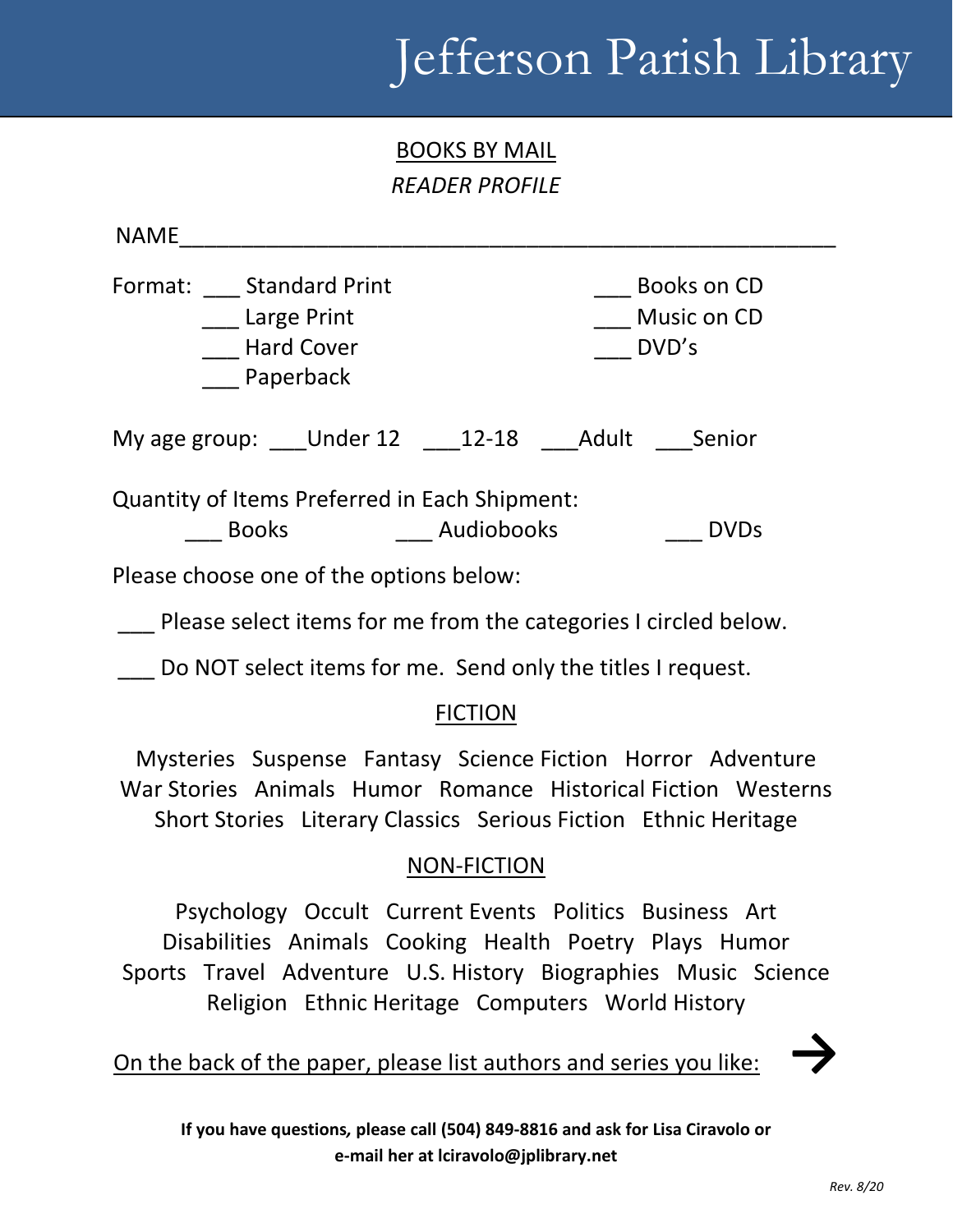#### **SERIES I LIKE:**

ANY OTHER INFORMATION THAT WOULD HELP US CHOOSE FOR YOU INCLUDING MORE DETAILED INFORMATION ON OPTIONS YOU **INDICATED ON THE PREVIOUS PAGE:** 

If you have questions, please call (504) 849-8816 and ask for Lisa Ciravolo or e-mail her at Iciravolo@jplibrary.net